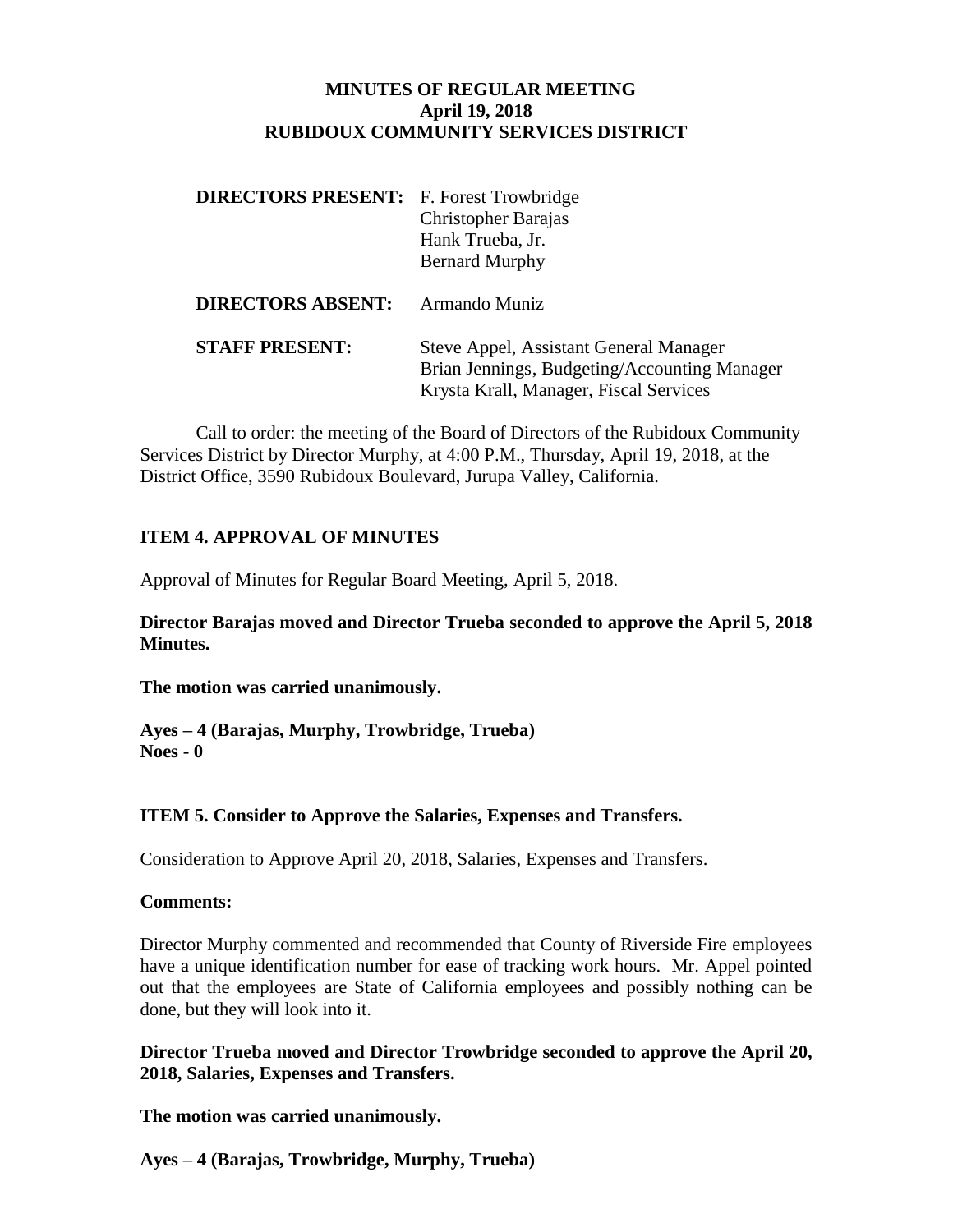#### **Noes - 0**

# **ITEM 6. PUBLIC ACKNOWLEDGE OF NON-AGENDA MATTERS**

There were no members of the public to address the Board.

#### **ITEM 7. CORRESPONDENCE AND RELATED INFORMATION**

The only piece of information comes from the MWD News Release regarding the MWD Board approving additional funding for full-scale, two tunnel California Waterfix project, authorizing MWD \$10.8 billion for the project. That equates to \$4.80 per month per customer.

### **ITEM 8. MANAGER'S REPORT**

### **Operations Report:**

Everything is working as expected.

### **Emergency and Fire Report:**

The Incident Report for March 1 – March 31, 2018 there were a total of 272 calls, in comparison to the same period in 2017, there were a total of 260 calls. The year to date total is 825, compared to 795 in 2017.

## **ITEM 9. DM 2018-26. Consideration to Approve a three (3) Year Agreement for Fire Protection and Emergency Services with the County of Riverside.**

### **BACKGROUND**

Attached for the board of Directors review and consideration is a draft Three (3) year Cooperative Fire Agreement with an effective date of July 1, 2018, and continues through June 30, 2021. This draft agreement was a product of partnering Cities, the County, and State input. Further, Exhibit "A" to the agreement details levels of service and associated costs for each of the three fiscal years covered. For fiscal year 2018-2019, it is estimated the cost to the Rubidoux Community Services District for our current level of service will be \$2,431,401.00. The District is billed on a quarterly basis, and final costs are trued up or down and reconciled at the end of the fiscal year.

District Counsel, Mr. John Harper has reviewed the draft agreement and did not have any concerns.

**Director Trueba moved and Director Barajas seconded to postpone the item to a later date, per a letter request from the Fire Department.**

**The motion was carried unanimously.**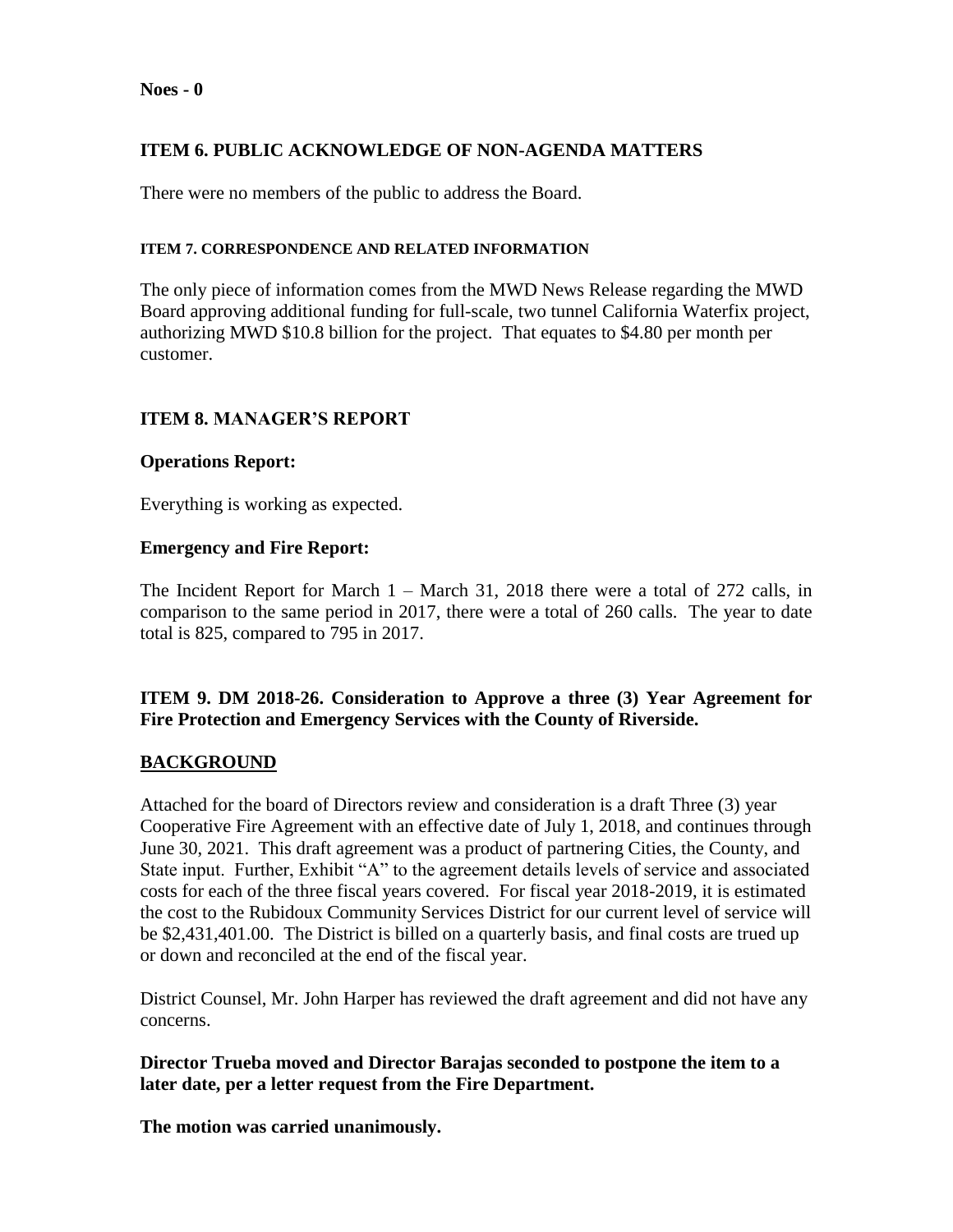**Ayes – 4 (Barajas, Trowbridge, Murphy, Trueba) Noes - 0**

### **ITEM 10. DM 2018-27. Receive and File Statement of Cash Asset Report for All District Funds Ending March 2018.**

### **BACKGROUND**

The year-to-date Interest ending March 31, 2018 is \$135,656.00 for District controlled accounts. With respect to District "Funds in Trust", we show \$5,947.00 which has been earned and posted. The District has a combined YTD total of \$141,603.07 as of March 31, 2018.

With respect to the District's Operating Funds (Excluding Operating Reserves), we show a balance of \$6,407,151.00 ending March 31, 2018. That is **\$1,436,078.00 MORE** than July 1, 2017, beginning balance of \$4,971.073.00.

The District's Field/admin Fund continues to grow and current fund balance nears \$335,000.00.

Submitted for the board of directors consideration is the *March 2018, Statement of Cash Asset Schedule Report* for your review and acceptance this evening.

**Director Trowbridge moved and Director Trueba seconded to Receive and File the Statement of Cash for the Month of March 2018 for the Rubidoux Community Services District.**

**The motion was carried unanimously.**

**Ayes – 4 (Barajas, Trowbridge, Murphy, Trueba) Noes - 0**

### **ITEM 11. DM 2018-28. Consideration to Increase RCSD Board Meeting Stipend**

### **BACKGROUND**

At the request of Director Trowbridge this item is being reintroduced for Board consideration. At the August 3, 2017 meeting the Board considered DM 2017-41, an adjustment to the stipend that the Directors receive for attending regular and committee meetings. Currently, the Board of Directors receives \$121.55 for each Board meeting they attend and \$50.00 for each Committee meeting attended. These payments are subject to a maximum of \$600.00 per director per calendar month. If the Board is inclined to grant an increase, the maximum amount that can be considered is a 5% increase for each year since the last adjustment. The last adjustment was in July 2014. Keep in mind that all adjustments are still subject to the \$600.00 per month limit.

At the August 3, 2017 meeting there was a motion to increase the stipend, but there was no second to the motion (see Directors Memorandum and attached Minutes). With no second, the motion failed and no action was taken.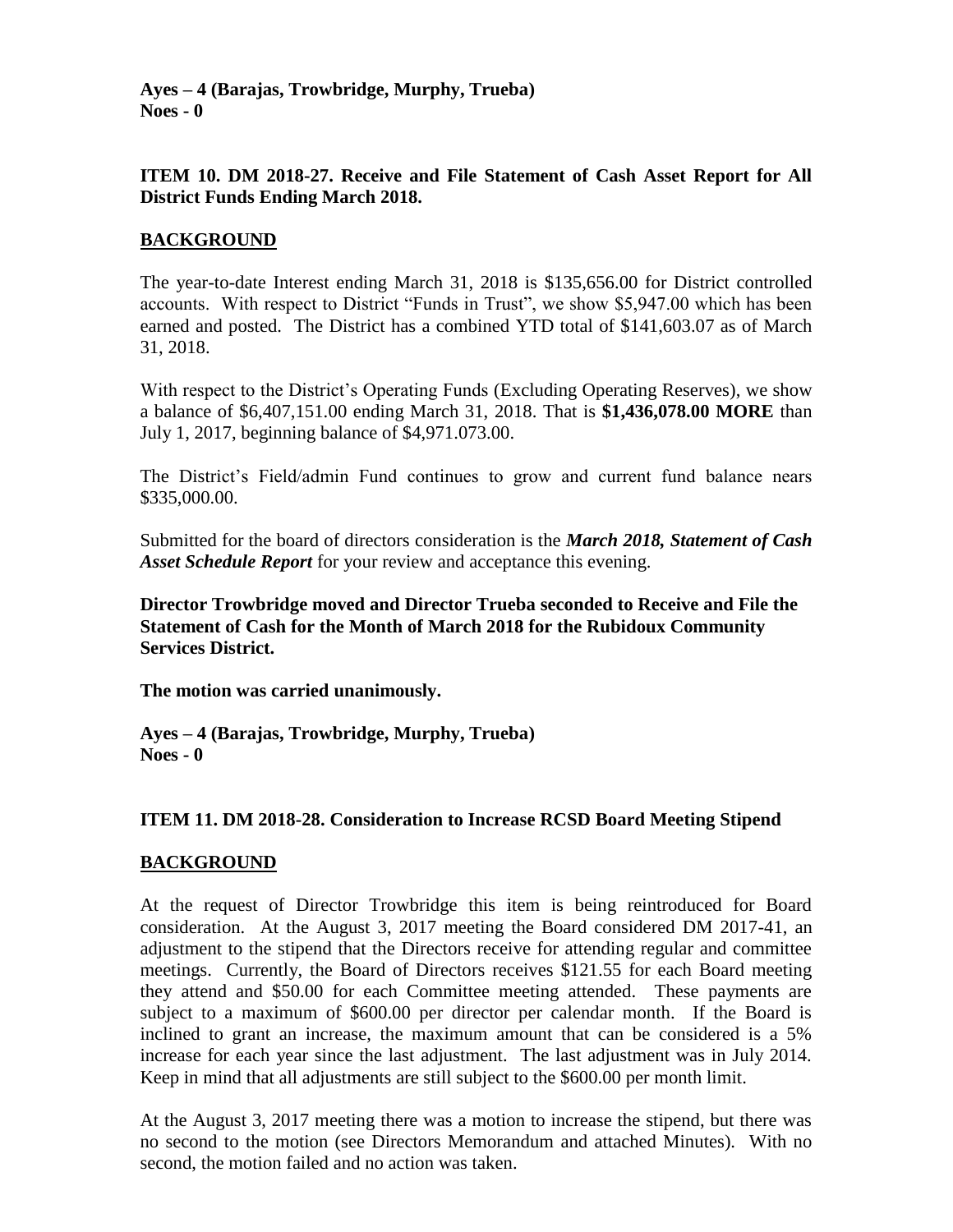For information, this item was also considered by the Board at the February 2, 2017, regular Board meeting. The minutes from that meeting show that no action was taken by the Board. Procedurally, if the Board decides to approve an adjustment to the meeting stipend, the action must be enacted through Resolution and Public Hearing.

**Director Trowbridge moved and Director Murphy seconded for the Rubidoux Community Services District Board consider the 5% per year increase adjustments from 2014, as well as an increase to the committee stipend:**

**Roll Call:**

**Murphy – No Trueba – No Trowbridge – Yes Barajas - No**

## **ITEM 12. DM 2018-29. Consideration to Purchase One New 2018 Crane Truck.**

# **BACKGROUND**

On Wednesday, April 11, 2018, the District received four (4) bids for the replacement of the district's heavy duty Crane Truck. A summary of the bids received is included in Brian Jennings memorandum, attached for your review. Although none of the bidders had a truck "on-the-lot", and none could meet our delivery date of 90 days from issuance of the Purchase Order, all did meet the minimum specifications.

The proposed Crane truck will replace the District's 2007 Chevrolet 4500 truck (VIN 1GBE4C1G37F416983). The 2007 Crane Truck has approximately 60,000 miles on the odometer.

The low bid was submitted by Sunrise Ford in Fontana for a total bid of \$80,075.70 (including taxes, extended warranty, and trade-in). A copy of Sunrise's bid is attached for your information.

The Crane truck was included in this year's Water and Sewer operating budgets, recognizing shared use of the truck (65% water and 35% sewer). The total budget for this vehicle is \$90,000.00. A copy of the Water and Sewer operating budgets is included for your information.

### **Director Barajas moved and Director Trowbridge seconded to:**

- **1. Recognize the Bid for a 2018 Ford F550 Crane Body (with Scelzi utility bed) truck submitted by Sunrise Ford for a total amount of \$88,575.70 as the lowest responsive bid (with trade-in); and**
- **2. Surplus the 2007 Chevrolet 4500 truck, VIN 1GBE4C1G37F416983 and accept Sunrise Ford's trade-in offer \$8,500.00 for the truck.**